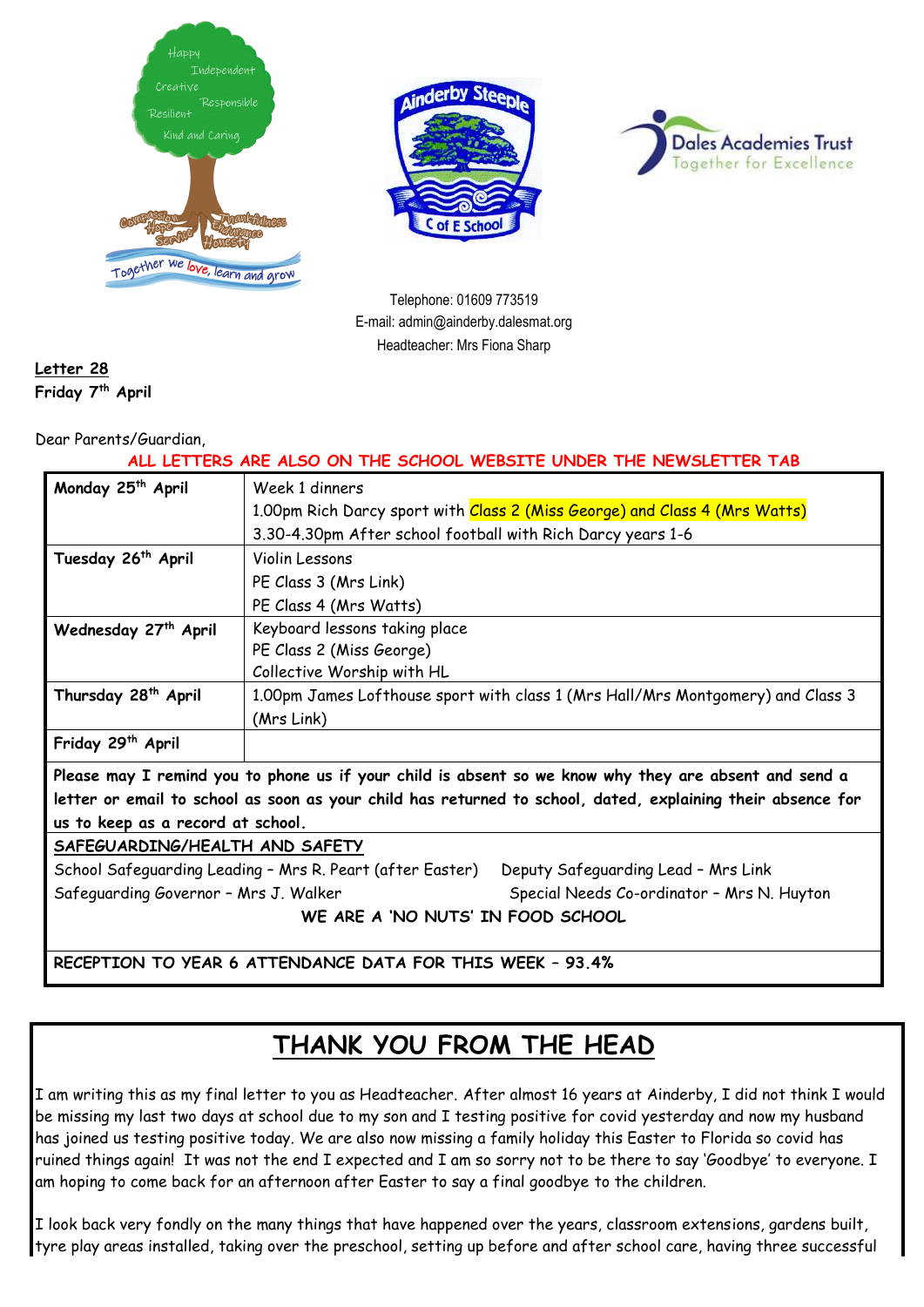Ofsted inspections and two successful church school inspections, becoming an academy as part of the Dales Academies Trust and the list goes on.

I would like to thank you all for your support over the years. Thank you for choosing Ainderby for your children and entrusting the dedicated staff to care and educate your children. Ainderby is a lovely school, with a strong sense of community as we work together to care for your wonderful children. It has such a family feel, which I know will be something I will miss at a larger school.

Ainderby will continue to go from strength to strength with Mrs Peart the new headteacher, who I have thoroughly enjoyed working with, to ensure a smooth transition. Have a lovely Easter holiday, stay safe, stay healthy, whatever you have planned.

### **PRESCHOOL PARENTS**

**PLEASE CHECK THROUGH THE OTHER SCHOOL NOTICES IN CASE OTHER MESSAGES APPLY TO PRESCHOOL PARENTS**

What an eggciting week we have had in preschool. We have read the Easter story and learnt all about the meaning behind the eggs and what they symbolise. We have baked Easter nests and eaten yummy hot cross buns. We have been super crafty making egg baskets, Easter cards and decorated eggs using mixed media. We can't forget about out super eggciting Easter egg hunt we went on after we had an early visit to preschool from the Easter bunny.

We wish you a lovely Easter holiday and we can't wait to hear all about your adventures. When we get back to preschool our theme will be good citizens and we can't wait for you to see all the wonderful things we have planned.

If you need to contact our preschool leader Sarah Kelly please email her at [preschool@ainderby.dalesmat.org](mailto:preschool@ainderby.dalesmat.org)

### **FASS**

Thank you to everyone who bought raffle tickets for the jar filled with eggs. The winner was Francis in class 4

A huge thanks to FASS for getting a chocolate egg for every child in school.

#### **SPORT UPDATE**

This week, some of the year y5/6 children when to the quick stocks hockey competition and played against other small schools. They had an amazingly positive attitude against some schools who they felt were not always fairly, yet they followed the rules, kept going, showing determination to the very end – Well done!



# **OTHER SCHOOL ITEMS SENT HOME TONIGHT**

**Please remember to look at all the attachments with the school email to ensure you have all the information needed regarding school. All letters are placed on the school website as well as being emailed.** James Lofthouse football club information

Yours sincerely

4. Sharp